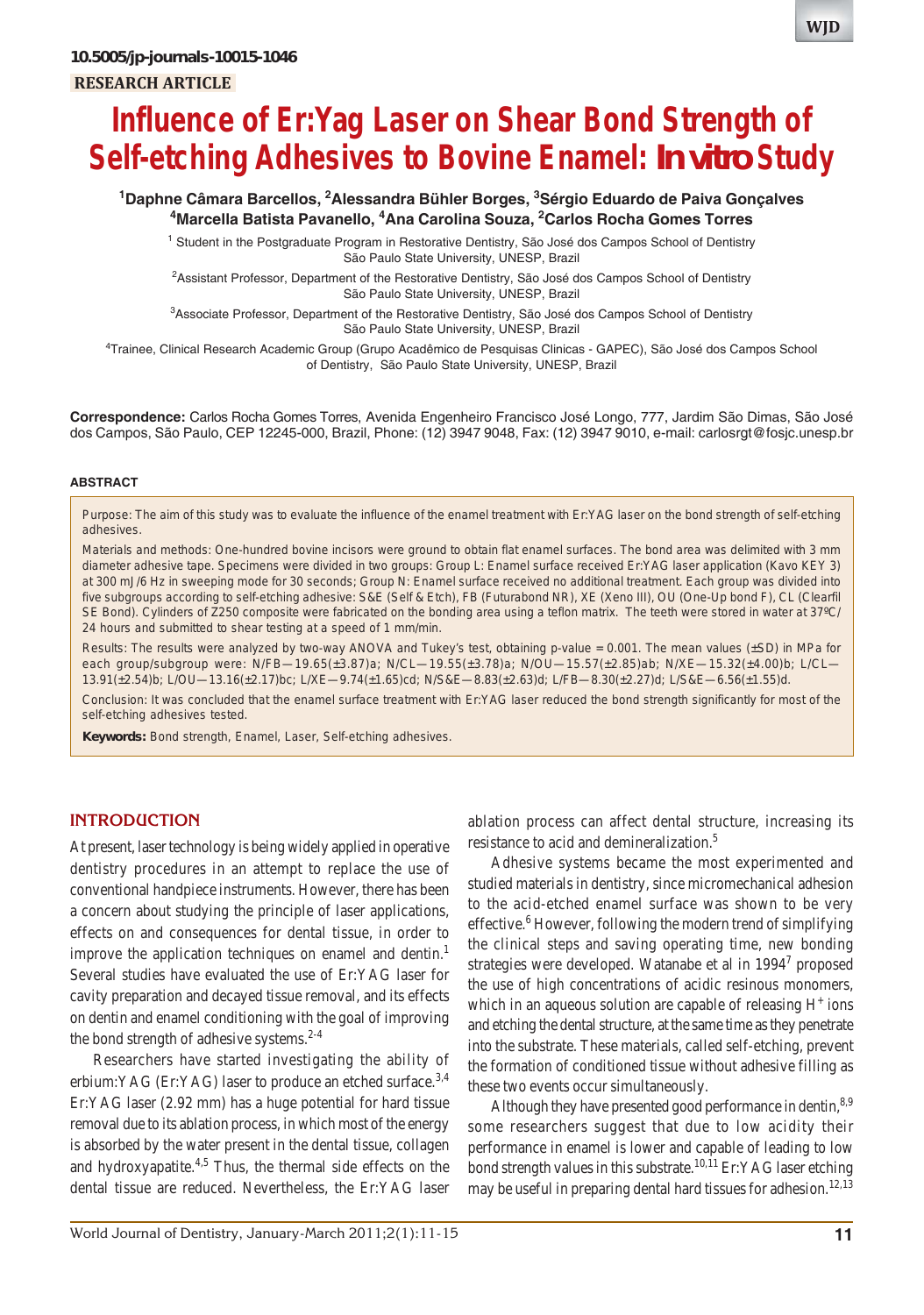Some authors recommend this treatment as an alternative to enamel etching before composite bonding.<sup>14</sup> However, the possible advantages and disadvantages of Er:YAG laser etching remain unclear.

Thus, prior laser treatment on the enamel surface with the use of the self-etching adhesive systems and a diminished demineralization capacity could raise some concerns. Therefore, the proposal of this study was to evaluate the effects of Er:YAG laser treatment on the shear bond strength of enamel treated with self-etching adhesives. The null hypothesis tested was that the use of Er:YAG laser does not interfere with the bond strength of the self-etching adhesives.

#### **MATERIALS AND METHODS**

One hundred bovine incisors were sectioned in the apical direction 3 mm away from the cement-enamel junction using a carborundum disk at high speed; the roots were discarded and the pulp tissue was removed with endodontic files. The teeth were embedded in colorless self-polymerizable acrylic resin blocks with the aid of a mold made of silicone. The enamel surfaces were grounded with a plaster cutting appliance (Kohlbach Motores Ltd, Jaraguá do Sul, SC, Brazil) under water-cooling, until an area of 3 mm in diameter was exposed. The superficial smear layer was standardized using 600 grit water abrasive papers coupled to a circular polishing machine (DP-10, Panambra, São Paulo, SP, Brazil). Teflon adhesive tape with a hole 3 mm in diameter was fixed over the region of the exposed enamel in order to delimit the area of adhesive system action.

The specimens were randomly divided into two groups (G1 and G2) with 50 specimens each, according to whether or not Er:YAG laser was used:

- Group L: Enamel surfaces were irradiated by Er:YAG laser, model Kavo Key Laser 3 (Kavo Co. Biberach, Germany); wavelength 2940 nm; mean power 1.8W; pulse frequency 6 Hz; pulse duration 100 ìs; and pulse energy 300 mJ in sweeping mode for 30 seconds.
- Group N: Enamel surface received no additional treatment. In group L, the enamel surface was first wetted to avoid cracking and fusion and was cooled with the water spray during irradiation.<sup>15</sup> All the settings used in this study were selected in accordance with laser manufacturer's instructions. The irradiations were performed with the beam aligned perpendicular to the surface and moved in a sweeping fashion by hand during the exposure period, without the use of a fixed support to simulate clinical conditions as closely as possible.

In group N, the enamel surface of specimens was washed with an air/water spray for 40 seconds and dried with a blower air jet.

Each group was divided into five subgroups according to the self-etching adhesive used:

• Subgroup S&E: Self & Etch (Vigodent, Rio de Janeiro, RJ, Brazil);

- Subgroup FB: Futurabond NR (Voco, GMBH, Germany);
- Subgroup XE: Xeno III (Dentsply De Trey GmbH, Konstanz, Germany);
- Subgroup OU: One-Up Bond F (Tokuyama, Tokyo, Japan);
- Subgroup CL: Clearfil SE Bond (Kuraray CO., Tokyo, Japan).

The commercial brand name, chemical composition, manufacturer and pH of the materials used are presented in Table 1.

The adhesive systems were used according to the manufacturers' recommendations. Light curing was performed for 10 seconds using a Curing Light XL 3000 appliance with a power density of  $600 \text{ mW/cm}^2$  (3M ESPE/ St. Paul, MN, USA).

The specimens were placed in a two-piece teflon matrix 4 mm thick with a 3 mm diameter hole, superimposed on the area delimited by the teflon adhesive tape. The resin composite Filtek Z250 (3M ESPE/St. Paul, MN, EUA) was inserted in two increments and light cured for 40 seconds. After removing the matrix, the resin composite cylinder received another two complementary light activations of 40 seconds each. The specimens were stored in distilled water at 37ºC/24 hours and submitted to the shear bond strength test in a universal test machine (DL-1000, EMIC, São José dos Pinhais, PR, Brazil) with a 50 Kg load cell at a speed of 1 mm/min, in accordance with the standards described in ISO TR 11405. The data obtained were submitted to the parametric two-way analysis of variance (ANOVA) to determine which of the adhesives and techniques were most efficient. To locate the differences, Tukey's test was used ( $\alpha$  = 0.05).

### **RESULTS**

The ANOVA results for the interaction between factors (surface treatment  $\times$  self-etching adhesives) showed a p-value = 0.001  $(F = 8.25)$ , with  $4^{\circ}$  of freedom, which resulted in significant differences among groups.

Table 2 shows the results of Tukey's test for all groups/ subgroups. The group with laser-etched surface enamel presented significantly lower bond strength means than the group that received no surface enamel treatment for the selfetching adhesive systems Xeno III, Futurabond NR and Clearfil SE Bond. The Self & Etch and One-Up Bond F self-etching adhesive systems presented similar results for the variation of surface treatments.

#### **DISCUSSION**

The development of Er:YAG laser has brought about some promising opportunities in dentistry. Several researches for studies have been conducted with the aim of improving the carious tissue removal technique; assuring biological safety, and patient and professional well-being as well as representing an alternative for performing cavity preparations, making it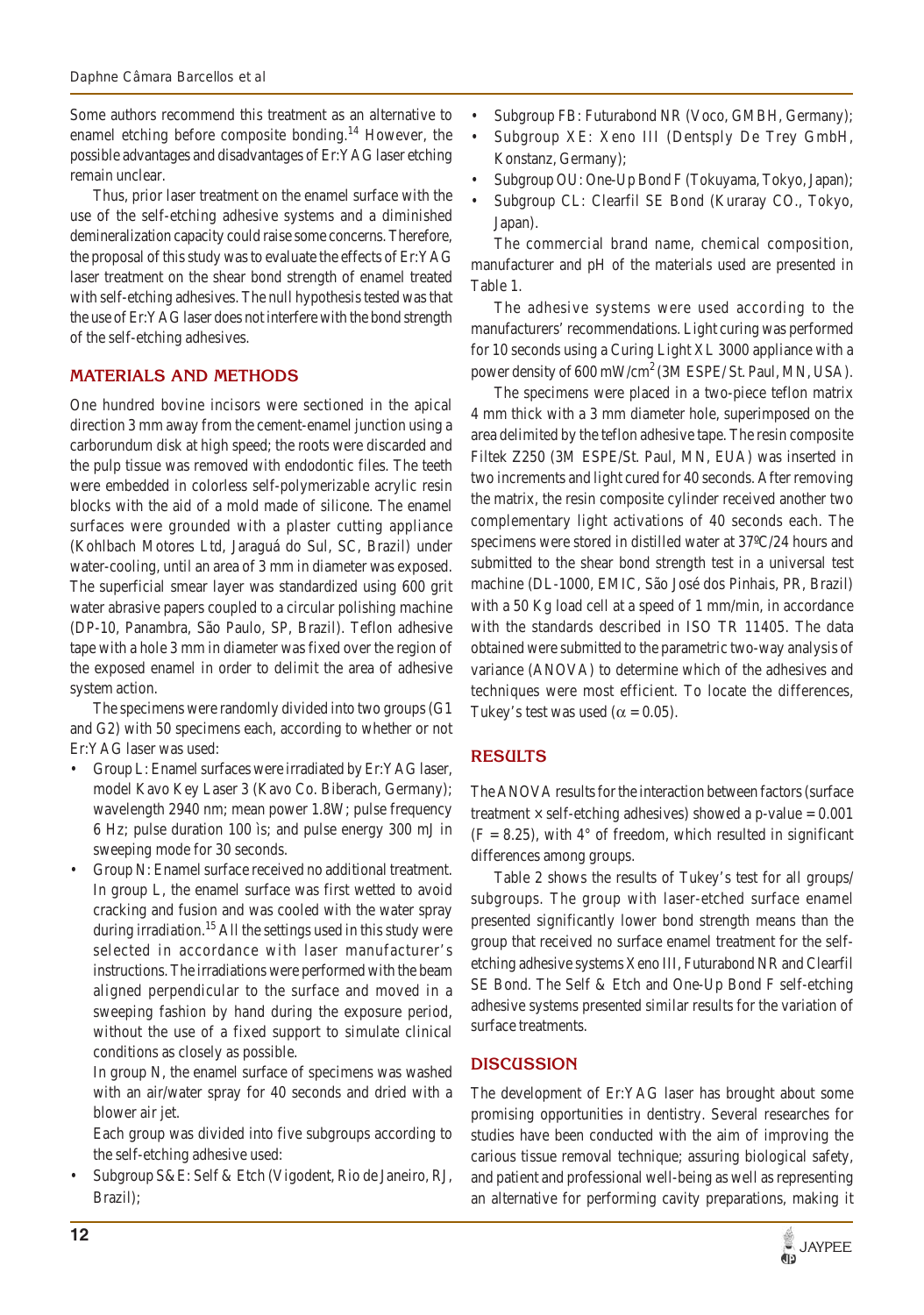| Table 1: Compositions and manufacturers of materials used |                                                                                                                                                                                                                   |                             |      |  |  |  |  |  |
|-----------------------------------------------------------|-------------------------------------------------------------------------------------------------------------------------------------------------------------------------------------------------------------------|-----------------------------|------|--|--|--|--|--|
| <b>Name</b>                                               | Composition                                                                                                                                                                                                       | Manufacturer                | pH   |  |  |  |  |  |
| One-up Bond F                                             | Agent A: MAC-10 (malonic acid 10-methacryl oxide camethylene);<br>methacryloxyalkyl acid phosphate; Bis-phenol A diglycidyl methacrylate (Bis-GMA);<br>triethyleneglycol dimethacrylate (TEGDMA); photoinitiators | Tokuyama Tokyo,<br>Japan    | 1.2  |  |  |  |  |  |
|                                                           | Agent B: 2-Hydroxyethyl methacrylate (HEMA); water; aluminum glass powder;<br>Silica; Photoinitiators                                                                                                             |                             |      |  |  |  |  |  |
| <b>Clearfil SE Bond</b>                                   | Primer: 10-Methacryloyloxydecyl dihydrogen phosphate (MDP);<br>HEMA: Hydrophilic dimethacrylate; di-camphorquinone;<br>N,N-diethanol-p-toluidine; water.                                                          | Kuraray CO,<br>Osaka, Japan | 2.32 |  |  |  |  |  |
|                                                           | <b>Bond:</b> MDP; Bis-GMA; HEMA; hydrophobic dimethacrylate; N,<br>N-diethanol-p-toluidine; di-camphorquinone; silanated colloidal silica                                                                         |                             |      |  |  |  |  |  |
| Self & Etch                                               | Primer: HEMA copolymer; dimethacrylate; water; alcohol;<br>MEP (methacryloyloxyethyl dihydrogen phosphate); photoinitiators stabilizers.                                                                          | Vigodent<br>Rio de Janeiro, | 2    |  |  |  |  |  |
|                                                           | Bond: MEP; HEMA; dimethacrylates; alcohol; Bis-GMA; microfiller;<br>photoinitiators stabilizers                                                                                                                   | RJ, Brazil                  |      |  |  |  |  |  |
| <b>Futurabond NR</b>                                      | Agent A: MAC-10; methacryloxyalkyl acid phosphate;<br>Bis-GMA; TEG-DMA; photoinitiators                                                                                                                           | Voco, Cuxhave,<br>Germany   | 1.4  |  |  |  |  |  |
|                                                           | Agent B: HEMA, water, aluminum glass powder; silica; photoinitiators                                                                                                                                              |                             |      |  |  |  |  |  |
| Xeno III                                                  | Agent A: HEMA, ethanol, amorphous silica, purified water, and THB<br>(toluene hydroxybutylate).                                                                                                                   |                             | 1.4  |  |  |  |  |  |
|                                                           | Agent B: Methacrylate functionalized with phosphoric acid (Piro-EMA);<br>mono fluoro phosphazene modified (PEM-F) of urethane dimethacrylate;<br>THB; camphoroquinone and ethyl-4-dimethylaminobenzoate.          |                             |      |  |  |  |  |  |

| Table 2: Results of Tukey's test for all groups/subgroups |                                        |   |                     |              |   |  |  |  |
|-----------------------------------------------------------|----------------------------------------|---|---------------------|--------------|---|--|--|--|
| Technique/Adhesive                                        | Mean in MPa $(\pm$ Standard deviation) |   | Homogeneous groups* |              |   |  |  |  |
| Without laser/Futurabond NR                               | 19.6 $(\pm 3.9)$                       | A |                     |              |   |  |  |  |
| Without laser/Clearfil SE Bond                            | 19.5 ( $\pm$ 3.8)                      | A |                     |              |   |  |  |  |
| Without laser/One-up Bond F                               | 15.6 ( $\pm$ 3.2)                      | A | B                   |              |   |  |  |  |
| Without laser/Xeno III                                    | 15.3 $(\pm 4.0)$                       |   | B                   |              |   |  |  |  |
| With laser/Clearfil SE Bond                               | 13.9 ( $\pm$ 2.5)                      |   | B                   |              |   |  |  |  |
| With laser/One-up Bond F                                  | 13.1 ( $\pm$ 2.1)                      |   | <sub>B</sub>        | $\mathsf{C}$ |   |  |  |  |
| With laser/Xeno III                                       | $9.7 (\pm 1.6)$                        |   |                     | $\mathsf{C}$ | D |  |  |  |
| Without laser/Self & Etch                                 | $8.8 (\pm 2.6)$                        |   |                     |              | D |  |  |  |
| With laser/Futurabond NR                                  | $8.3 (\pm 2.3)$                        |   |                     |              | D |  |  |  |
| With laser/Self & Etch                                    | 6.6 ( $\pm$ 1.5)                       |   |                     |              | D |  |  |  |

\*The groups accompanied by the same letters presented no significant differences.

suitable for different restorative materials in the diverse range of clinical procedures.<sup>1,16</sup>

The tissue removal promoted by Er:YAG lasers is based on the absorption of radiation energy by water molecules present in the dental hard tissues, which is rapidly heated to boiling high temperature producing vapor. The result of this process is increased pressure in the irradiated area leading to local micro explosions and ejection of dental hard tissue in the form of microparticles, with minimal or no thermal side effects.<sup>17</sup>

During the Er:YAG laser ablation process, enamel tissue undergoes structural changes, such as surface irregularity,

absence of smear layer and exposure of enamel prisms. This heterogeneous microretentive pattern generated on enamel, suggesting a bee-hive like appearance on the irradiated surface, was supposed to increase the composite resin material bond strength.<sup>18</sup> In practice, the microporosities resulting from laser application do not have the same ideal pattern obtained with phosphoric acid. The result is a rather restructured enamel prism surface; probably due to the enormous capacity of laser to remove this dental substrate. As a result, the micro-retention promoted by the ablation process is notoriously different from the one resulting from acid etching. Consequently, this uneven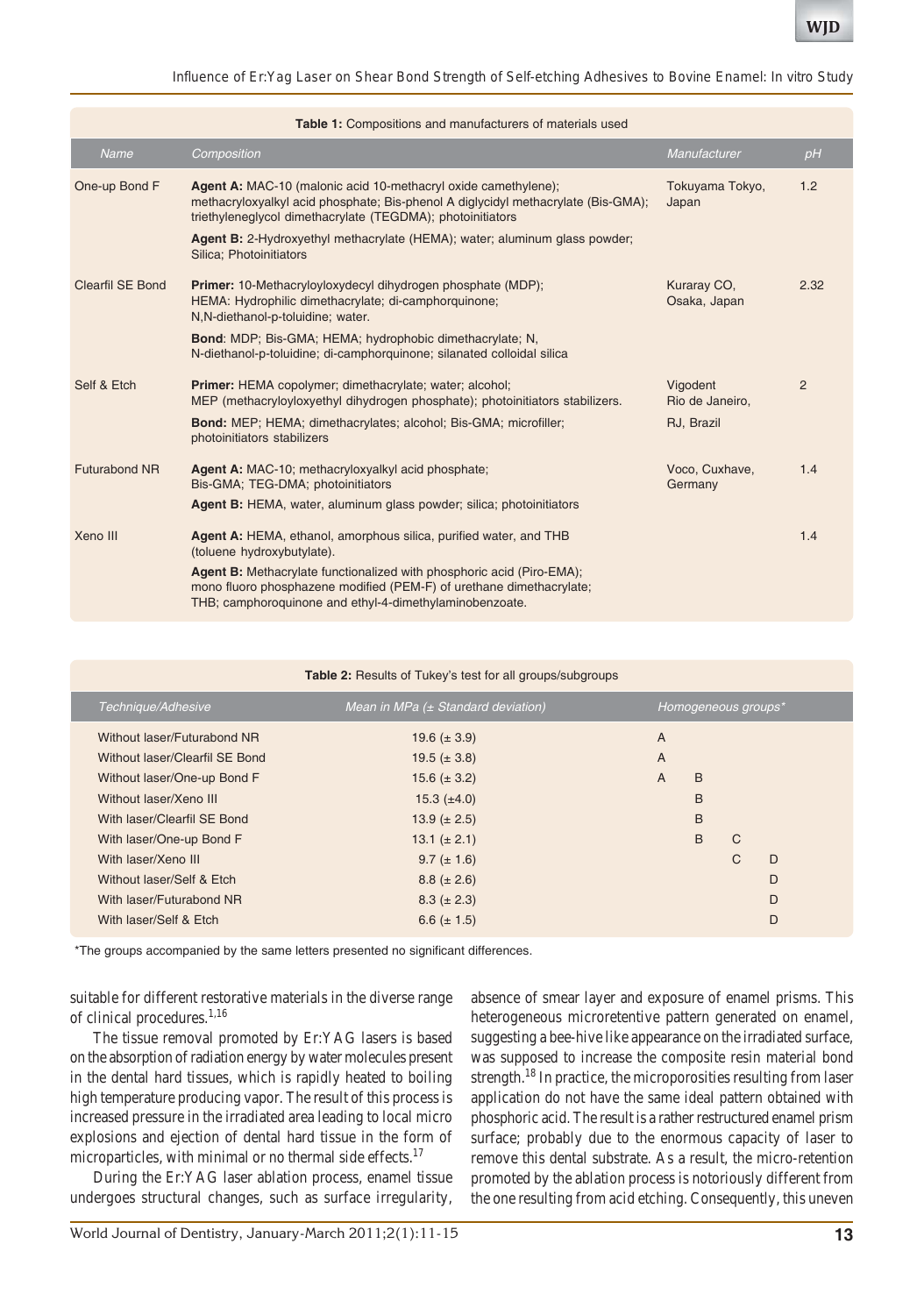enamel structure hampers the bonding effect of the composite resin material,<sup>19</sup> compromises cavity wall sealing and makes the adhesive vulnerable to marginal microleakage.<sup>20</sup> According to previous studies, the enamel surface irradiated by Er:YAG laser is less susceptible to demineralization, because the morphological alterations increase its resistance to acid etching.18,21,22 These changes in enamel are characterized by alterations in melting and crystallinity, leading to less permeable enamel, whitening of the surface and modifications in the shape and size of hydroxyapatite crystals. Further morphological changes occur in enamel, such as an increase in calcium concentration and substantial loss of water and organic substrate (carbonate and phosphate), which are extremely soluble components of hydroxyapatite. This reorganization of ions in the crystalline structure decreases the enamel solubility in acid substances.19,20,22

In this study, statistical analysis of the data revealed significant difference between the control groups and the experimental groups for each adhesive system evaluated; confirming the weaker bond strength in the lased groups. Er:YAG laser increases the enamel surface resistance to etching, therefore, the acids present in the primers of the self-etching adhesive systems tested in this study were unable to promote proper demineralization on the lased surfaces.

The demineralization potential of the acidic monomers on enamel depends on the low pH of its solution. A solution considered acidic has a higher concentration of hydrogen ions than that of hydroxide ions, and releases hydrogen ions when immersed in an aqueous environment, causing unbalance in this milieu.<sup>23</sup> The most common acid used in dentistry is phosphoric acid, loaded with ionic radicals.

In addition to pH, the acid-dissociation constant, defined as the negative logarithm of the acid dissociation constant Ka equation ( $pKa = -\log Ka$ ), also determines the strength of an  $\text{acid.}^{24}$  The acid-dissociation constant describes the tendency of the molecules to dissociate. The higher the acid dissociation, the stronger is the acid and lower the  $pKa.<sup>25</sup>$  Muecke et al  $(2003)^{25}$  evaluated the pKa, reported that the monomers have a heavier molecular weight than the phosphoric acid, lowering their effectiveness for the dissolution of hydroxyapatite.

Adhesive systems rely on different pHs to etch enamel and dentin.26 Consequently, the microporosities created by the selfetching adhesive systems tested on the irradiated enamel may differ from one another according to the acidic monomer present in the formula. Strong primers are more acidic ( $pH \le 1$ ), and they generate more porosity on the enamel surface due to their demineralization potential close to that of phosphoric acid.<sup>27</sup>

Although Clearfill SE Bond adhesive system is classified as a self-etching adhesive with a moderate demineralization potential<sup>27</sup>( $pH = 2.32$ ), in this investigation, the group treated with this product obtained the highest mean value of adhesive bond strength (16.73 MPa); in comparison with Xeno III adhesive system,  $pH = 1.4$  (12.53 MPa); Futurabond NR adhesive system,  $pH = 1.4$  (13.97 MPa); and Self & Etch adhesive system,  $pH = 2$  (7.70 MPa). The One-Up Bond F adhesive system, which had the lowest pH (1.2) did not perform better in the adhesive bond strength evaluation than the Clearfil SE Bond adhesive system; obtaining a mean bond strength value of 14.36 MPa. This can be explained by the high concentration of acidic monomer MDP (30%) in the Clearfil SE primer, giving the solution a superior etching potential,  $pKa = 2.2^{25}$ 

From the results, it can be inferred that although the primers used in this research have acid components with low pH and all the self-etching adhesive systems used are classified as strong or moderate (Table 2), which should warrant the etching on all mineralized structures; it was not enough to create an efficient resin imbrication in enamel. $^{28}$  The shallow etching pattern generated on the dental surface and subsequent reduced primer penetration into the surface microporosities, caused by the high concentration of calcium and phosphate ions precipitated in the inner solution, are responsible for this weak interaction.<sup>6,26,29</sup>

From this study, it can also be observed that the mean bond strength value for all adhesive systems tested was significantly lower in the groups irradiated by Er:YAG laser, when compared with the unlased groups. Similar findings were observed in an earlier investigation, in which the primer did not penetrate sufficiently into the lased enamel, causing unsatisfactory adhesion of the self-etching primer to the enamel surface.<sup>30</sup>

A well-accepted explanation for the low bond strength values obtained when self-etching adhesives were applied on enamel irradiated by Er:YAG laser concerns the presence of calcium and phosphate in the microstructures created by the laser on the dental surface. Once enamel is irradiated, it releases calcium present in a high concentration in dental substrate, which reacts with the phosphate contained in the primer molecules. This chemical reaction is very likely to occur due to the high affinity between these two ions.<sup>22</sup> Thus, the pH of the primer molecules is briefly neutralized, blocking the etching action of this compound and restraining the demineralization pattern.<sup>28</sup>

The Self & Etch adhesive system had the lowest value recorded for bond strength both in the lased and unlased groups; being even lower in the former. This may be the result of the chemical nature of the acidic monomer itself, which lacks efficiency in promoting etching.

The present study found unfavorable results as regards obtaining an acceptable pattern on the enamel surface treated by Er:YAG laser prior to applying the adhesive system coating, a finding similar to earlier investigations.<sup>30-32</sup> The laser treatment alone was insufficient to achieve an effective adhesive bond strength,<sup>32</sup> therefore additional methods are indicated to improve the bond to enamel treated by laser, such as the association with phosphoric acid.

Previous studies have reported that the Er:YAG laser treatment associated with supplementary etching with phosphoric acid can actually improve the composite bond strength to enamel. $33,34$  There are no conclusive data in the literature about the ultimate action and the effectiveness of